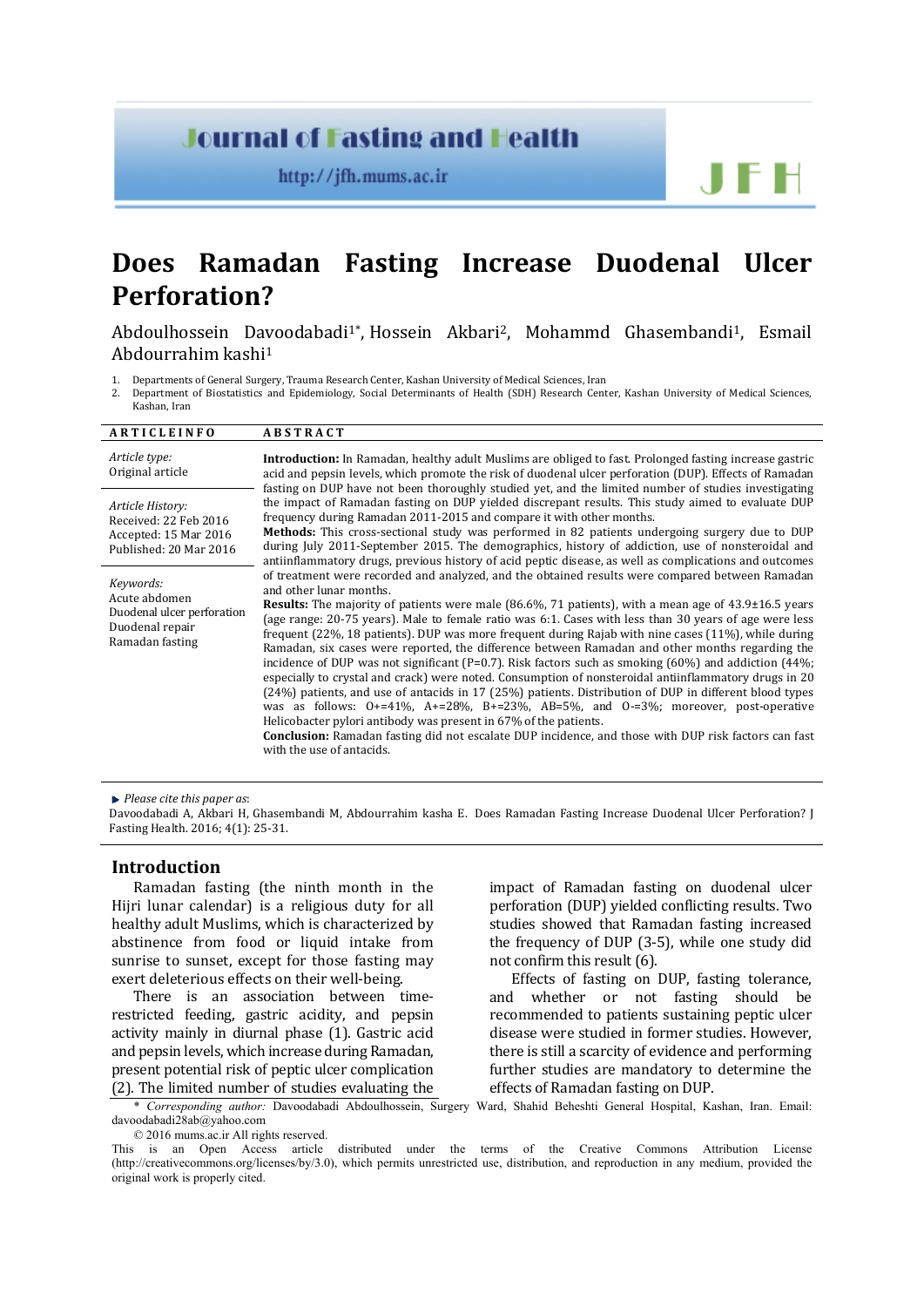This study aimed to evaluate DUP frequency during lunar months of the years 2011-2015 and compare Ramadan with other months. Furthermore, we identified the risk<br>factors. epidemiological characteristics. epidemiological clinical infor-mation, and outcomes of patients during Ramadan, and compared them with other lunar months.

Statistical results of qualitative variables were presented as numbers and percentages and for quantitative variables, mean and standard deviation were reported. Categorical data were analyzed by performing Chi-square and Fisher's exact test. We also compared fasting blood sugar pre- and post-operation with paired t-test. Prevalence of DUP was estimated based on 400000 population of Kashan. We employed SPSS version 16 for statistical analysis.

## **Material and methods**

This cross-sectional study was performed during July 2011-September 2015 on 82 consecutive peritonitis adult patients admitted to the Department of Surgery in Shahid Beheshti General Hospital, Kashan, Iran. The patients were diagnosed with acute abdomen and DUP. We compared Ramadan month with other lunar months, and compared pre- and post-operation as fasting duration was equal. Mean duration of Ramadan fasting in 2011- 2015 was 17±20 hours. All the recruited patients regularly fasted only in Ramadan, and DUP patients who did not fast were excluded. The demographics, complete history of addiction, use of nonsteroidal antiinflammatory drugs (NSAIDs), and previous history of acid peptic disease were recorded.

The obtained data were compared between non-Ramadan months. The rates of mortality were recorded on the basis of hospital mortality. Other investigations such as blood type, blood glucose, as well as serum levels of urea and creatinine were performed in the patients with<br>resuscitation and subsequent surgical subsequent treatment.

All the patients were first resuscitated, and then open laparotomy, peritoneal toilet, and closure of perforation with Graham's patch were performed. Postoperatively, intravenous antibiotics were administered for five to seven days. Thereafter, 500 mg of oral ciprofloxxacine was

administered twice a day for one week plus 20 mg of omeprazole twice a day during hospital stay. Helicobacter pylori (H. pylori) antibody was examined and antibody titration medications were continued accordingly.

The inclusion criteria included DUP mostly due to pepsin and acid during fasting time and fasting age (people aged less than 75 years and more than 15 years could usually tolerate fasting and were obligated to fast).

The exclusion criteria comprised of stomach Ulcer Perforation, having stomach cancer perforation, (this part of stomach is less affected by pepsin and acid) not being in fasting age (<15 years old not to be fasting obligated and >75 could not tolerate fasting), sustaining insulindependent diabetes mellitus, being pregnant, and not fasting in DUP patients.

## **Results**

During the study period, 82 patients underwent surgical intervention. The mean age of the participants was 43.9±16.5 years (age range: 20-75 years). The majority of the participants were male (86.6%, 71 patients). Male to female ratio was 6:1, and cases aged less than 30 years were less frequent (18 patient, 22%; Table 1).

In lunar month of Rajab, nine cases were diagnosed with DUP (56%), while during Ramadan eight cases were diagnosed with DUP two of whom did not fast and were excluded; thus, DUP was diagnosed in six (38%) fasting patients, but the difference between Ramadan and Rajab was not significant (Table 3). In addition, the difference between Ramadan and other months was non-significant (P=0.7). Considering seasonal distribution of the lunar calendar, the incidence of DUP during winter (e.g., Rajab) was slightly more frequent, but the difference was not significant (Table 2).

The most important clinical presentations were nausea and vomiting (62%) followed by anorexia (40%), abdominal guarding (75%) in physical examination, as well as tenderness and rebound of epigastrium (70%). Peptic ulcer perforation was diagnosed post-operatively. Pre-operative diagnosis of DUP was made in 21 patients (25.6%) with subdiaphragmatic gas in chest X-ray. The remainders were diagnosed with acute abdomen and DUP (Table 1). Thus, peritonitis was the most frequent pre-operative diagnosis (Table 1).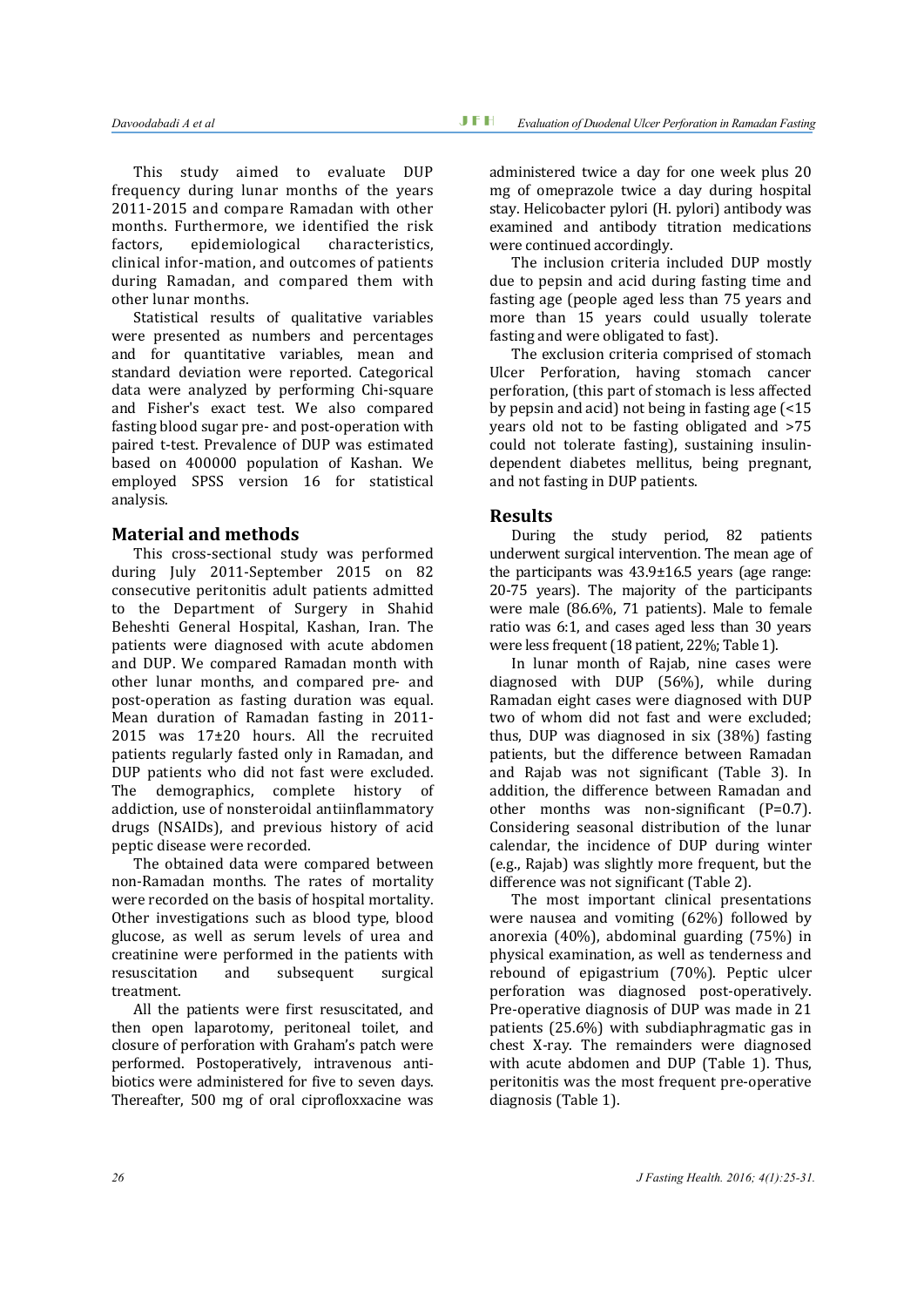|  |  |  |  |  |  | Table1. Frequency of demographic and morbidity variables in Ramadan and other months of the lunar calendar |  |
|--|--|--|--|--|--|------------------------------------------------------------------------------------------------------------|--|
|--|--|--|--|--|--|------------------------------------------------------------------------------------------------------------|--|

| Months                     |                                     | Ramadan     | Others     | P-value |  |
|----------------------------|-------------------------------------|-------------|------------|---------|--|
| Variables<br><b>Status</b> |                                     |             |            |         |  |
|                            | Female                              | 0%          | 11(14.5%)  | 0.591   |  |
| Gender                     | Male                                | $6(100\%)$  | 65(85.5%)  |         |  |
|                            | Less than 30                        | $3(50\%)$   | 15(19.7%)  |         |  |
| Age                        | 30-49                               | $2(33.3\%)$ | 32(42.1%)  | 0.565   |  |
|                            | Above 50                            | $1(16.7\%)$ | 29(38.2%)  |         |  |
|                            | Peritonitis                         | $5(83.3\%)$ | 49(64.5%)  | 0.427   |  |
| Preliminary<br>prognosis   | Perforated peptic ulcer             | $1(16.7\%)$ | 20(26.3%)  | 0.687   |  |
|                            | Appendicitis                        | $0\%$       | $7(9.2\%)$ | 0.655   |  |
|                            | Addiction                           | 0%          | 36(44. %)  | 0.69    |  |
| Risk<br>factors            | Smoker                              | $2(33.3\%)$ | 48(60%)    | 0.203   |  |
|                            | Nonsteroidal antiinflammatory drugs | $1(16.7\%)$ | 19(25%)    | 1       |  |
|                            | Antiacids                           | $1(16.7\%)$ | 17(25%)    | 0.566   |  |
| Total samples              |                                     | 6           | 76         |         |  |

#### **Table 2.** Seasonal distribution of duodenal perforation

| Season                               | Frequency | Percent | Cumulative percent |
|--------------------------------------|-----------|---------|--------------------|
| Spring (Shaban, Rajab, Ramadan)      | 15        | 18.3%   | 18.3               |
| Summer (Ramadan, Shawal, Zelhajjeh)  | 23        | 28.%    | 46.3               |
| Autumn (Zelhghadeh, Muharram, Safar) | 20        | 24.4%   | 70.7               |
| Winter (Rabi1, Jamadi 1, Jamadi 2)   | 24        | 29.3%   | 100.0              |
| Total number                         | 82        | 100.%   |                    |



**Figure 1.** Incidence of peptic ulcer perforation in lunar months

Pathology report was compatible with peptic ulcer, without any malignant ulcerations. Blood type O+ was more frequent (44%) followed by A+ (28%), B+ (23%), AB (5%), and O- (3%). Mean blood

glucose level before operation was 131.88±55.1 mg/dl and at time of discharge from hospital, mean was 105.2±28.5 mg/dl. Serum levels of urea and creatinine were within normal range.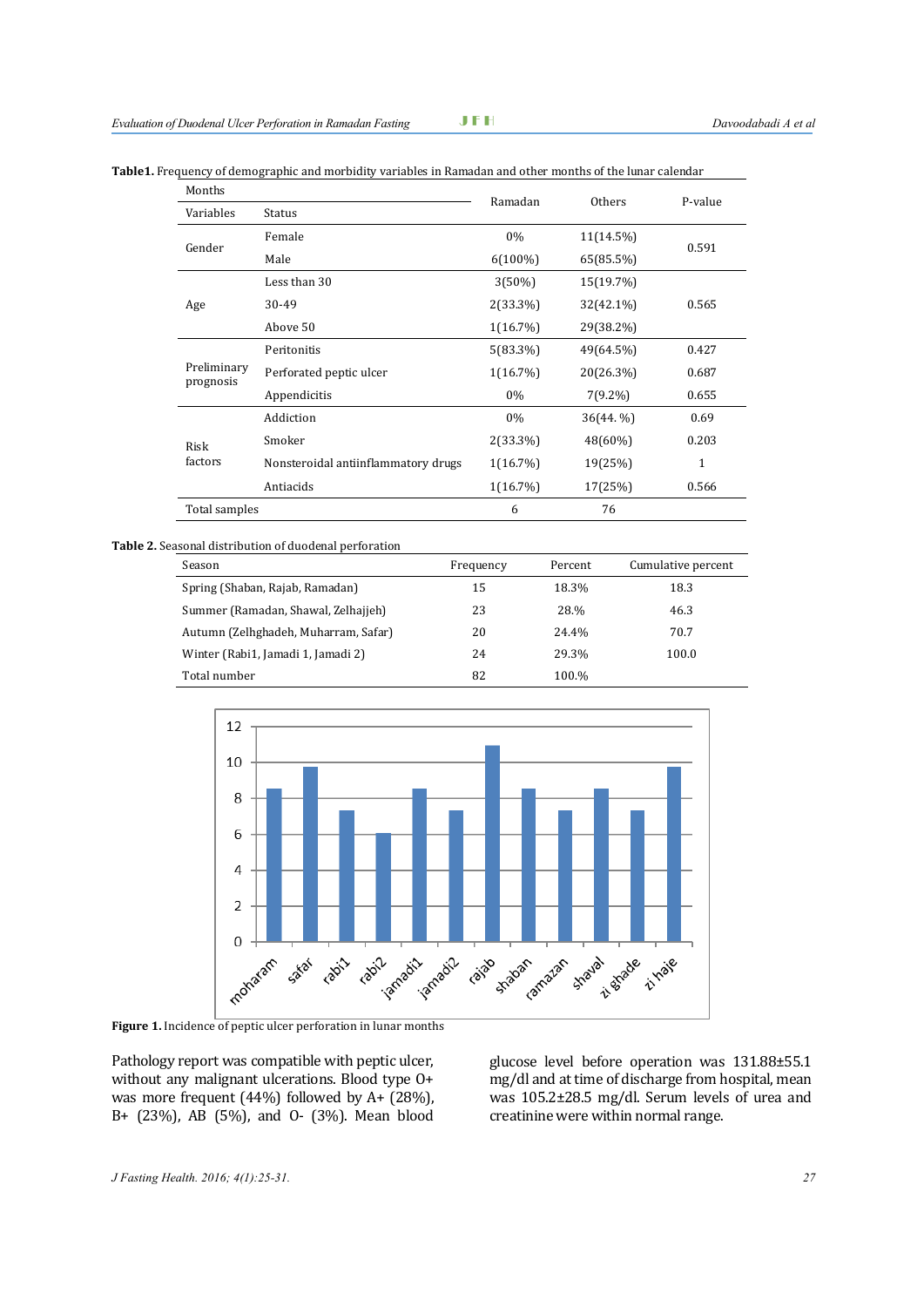| Months   | Frequency | Prevalence |
|----------|-----------|------------|
| Moharram | 7.00      | 0.44       |
| Safar    | 8.00      | 0.50       |
| Rabi 1   | 6.00      | 0.38       |
| Rabi 2   | 5.00      | 0.31       |
| Jamadi 1 | 7.00      | 0.44       |
| Jamadi 2 | 6.00      | 0.38       |
| Rajab    | 9.00      | 0.56       |
| Shaban   | 7.00      | 0.44       |
| Ramadan  | 6.00      | 0.38       |
| Shawal   | 7.00      | 0.44       |
| Zi ghade | 6.00      | 0.38       |
| Zi haje  | 8.00      | 0.50       |
| Total    | 82.00     | 5.13       |

**Table 3**. Prevalence of duodenal ulcer perforation in lunar months during 2011-2015

The most important (60%) risk factors were smoking and addiction (to crystal and crack [saturated heroin]) in 36 patients (44%). Other risk factors were consumption of NSAIDs in 20 (24%) patients, meanwhile 17 (25%) patients used pantoprazole and other antacids.

Duration of fasting was more prolonged in Ramadan with mean fasting duration of 17±20 hours. The temperature ranged between 37-45° C. In addition, during the study period, no cases of hospital mortality were reported. The range of post-operative hospital stay duration was 7– 14 days (mean duration of hospital stay: 10.7±3 days). The most common post-operative morbidity was respiratory complications, which occurred in four patients (5%).

Wound infection was observed in two patients (3%). The overall morbidity rate was acceptable, and no cases of mortality were reported. All the patients were discharged, and base on H. Pylori infection (67%) triple therapy was continued.

No recurrence was reported, and there were no age or gender differences between the Ramadan fasting and non-Ramadan fasting patients (P=0.591 and P=0.565, respectively). There was no difference in NSAID use between the Ramadan fasting and non-Ramadan fasting patients (16.7% versus 25%; P-value was nonsignificant). There was also no significant difference in antacids consumption between the

Ramadan fasting and non-Ramadan fasting patients (16.7%) vs., 25%. Nevertheless, none of the fasting cases were addicted and 44% of nonfasting ones were drug abusers (Table 2). Additionally, there were no significant differences between Ramadan and other months with respect to mortality and morbidity rates.

## **Discussion**

Perforated peptic ulcer (PPU) is a relatively rare, but life-threatening condition with the mortality rate varying between 10% and 40% (7). In spite of overall decline in the incidence of peptic ulcer disease, due to the increased use of NSAIDs, over the last twenty years it incidence has not been reduced (8).

Recently, the most common risk factor for DUP, as shown in this study, was addiction mostly to cigarette followed by crystal and crack (saturated heroin) the frequency of which was higher than NSAID drugs. In a previous study, DUP was present in 75% of the patients with recent history of crack or cocaine abuse (9).

As was noted in other studies, smoking accounts for most cases of ulcer perforation in the age group of 15-74 years (10). DUP more commonly occurred in males (92%), which is in line with the results of other studies (11, 12) and in those aged more than 30 years (64 patients, 78%). Incidence of DUP was less frequent in patients aged less than 30 years (18 patients, 22%). In numerous studies, DUP was reported to be common in patients aged more than 40 years (13).

In our study, blood type O+ was the most frequent one  $(41\%)$  followed by A+  $(28\%)$ , B+ (23%), AB (5%), and O- (3%). The relationship between blood type antigen and peptic ulcer disease was widely evaluated; generally, blood group O holders are more prone to various diseases mainly duodenal ulcer (14). Bayan et al. confirmed the positive correlation between blood group O and gastroduodenal ulcers (15). According to our results, ABO/Rh blood type (mainly blood type O+) imposes an additional risk. Blood glucose level before the operation was slightly elevated in some patients (131.88±55 mg/dl), and peritonitis and infection were not uncommon, but during recovery improved and before discharge from hospital became normal.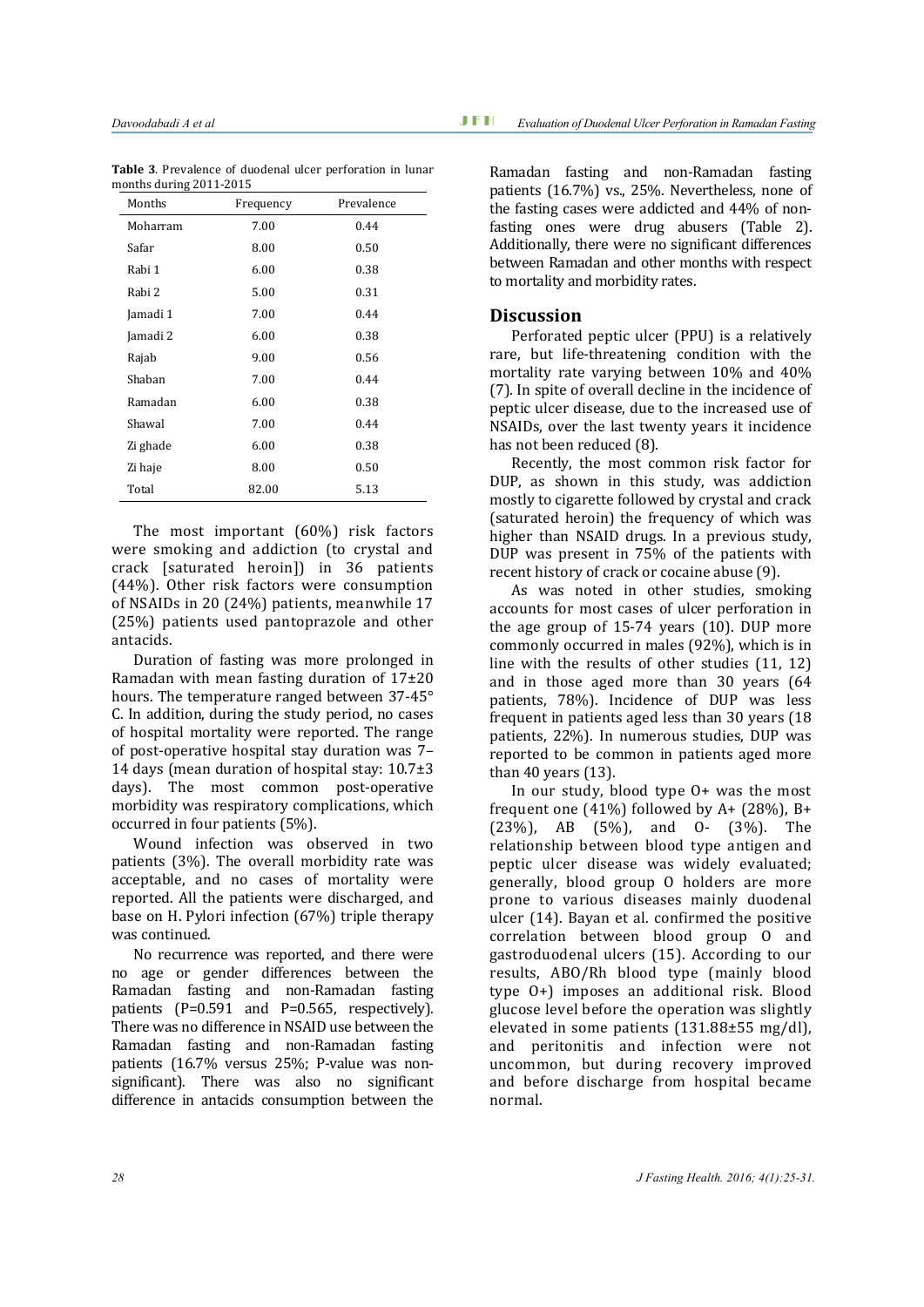Patients with DUP usually present with abdominal pain and peritoneal irritation from leakage of acidic gastric contents. However, peritoneal findings are influenced by a number of factors including the size of perforation, amount of bacterial and gastric contents contaminating the abdominal cavity, time between perforation and presentation, and spontaneous sealing of perforation. Thus, physical examination findings may be equivocal and can make final diagnosis of PUP possible after operation (16).

In our study, on physical examination, abdominal guarding as well as tenderness and rebound of epigastrium were found in 75% and 70% of the cases, respectively. The most important clinical presentations before admission were nausea and vomiting (62%) followed by anorexia (40%) in physical examination, may be minimal or absent, particularly in patients with contained leaks and prompt diagnosis of perforation require suspicion, careful history taking, and clinical examination.

Incidence of ulcer perforation in Ramadan is higher than other non-fasting months of the year, and a recent study concluded that Ramadan fasting increases the risk of duodenal ulcer hemorrhage and perforation [\(3-5\).](http://www.bioline.org.br/request?is05060%23ref9)

Another study suggested that patients with acute duodenal or gastric ulcers should not fast [\(17\).](http://www.bioline.org.br/request?is05060%23ref8) Similarly, Hosseini claimed that patients with active duodenal ulcers should not fast, even when on treatment [\(18\)](http://www.bioline.org.br/request?is05060%23ref5). Since many aspects of duodenal ulcer management have changed with effective anti-ulcer drugs and proton pomp inhibitors or the availability of endoscopic examinations, in the recent study, it was found that endoscopic surveillance ameliorates duodenal or gastric ulcers including active bleeding ulcers with eradication therapy in 94.4% (17 of 18) of fasting patients and 95.5% (20 of 21) of nonfasting ones [\(7\).](http://www.bioline.org.br/request?is05060%23ref6) 

Furthermore, another study demonstrated that patients with duodenal ulcer treated with lansoprazole might fast without running any risks (18). Ramadan fasting was not considered as a risk factor, especially in females aged less than 30 years. A study by Fawaz Chikh Torab showed complicated peptic ulcer due to Ramadan fasting in 27 patients versus 10 patients in other months.

Moreover, this disease occurred more commonly when Ramadan coincided with winter (19). In our study, seasonal distribution of duodenal perforation was slightly more frequent in winter; however, this difference was when compare with other seasons is not significant.

Mean duration of fasting in Ramadan month of the years 2011-2015 (end of the spring and beginning of summer) was 17±20 hours (Table 2). In Kashan, the weather is warmer and days are more prolonged; however, the rate of perforation in other months was not higher than Ramadan.

In a study, peptic ulcer perforation occurred more frequently after Ramadan, but the difference was not significant (6). This study revealed that high temperature and long fasting days do not increase the incidence of DUP during or after Ramadan. Ramadan fasting did not affect patient outcomes.

No mortalities or morbidities were reported during Ramadan. It seems that Ramadan fasting does not exert any deleterious effects on gastric acidity. Stress promotes susceptibility to duodenal ulceration and elevates acid secretion, especially in those with duodenal ulcer (20). Accordingly fasting can be beneficial to abnormal acidity as this religious ritual might alleviate stress and anxiety.

To prevent peptic ulcer complications, patients with dyspepsia should be examined for H. pylori infection and if diagnosed with it, they should be treated before Ramadan fasting. Thus, eradication of H. pylori is important in the treatment of DUP (4, 21).

Patients with active duodenal ulcer can fast without running any risks if they follow a prophylactic regimen based on a proton pump inhibitor before and during Ramadan fasting (22). The incidence of perforation was slightly higher in Rajab (P<0.05), there was no<br>statistically difference between age of statistically difference between Ramadan and other months. Additionally, there was no significant relationship between previous use of NSAIDs and history of peptic ulcer.

This study demonstrated fasting is not counterindicated even with active duodenal ulcer only if anti-ulcer agents are used. Furthermore, fasting does not have any deteriorating effects on healing of duodenal ulcer (21, 23).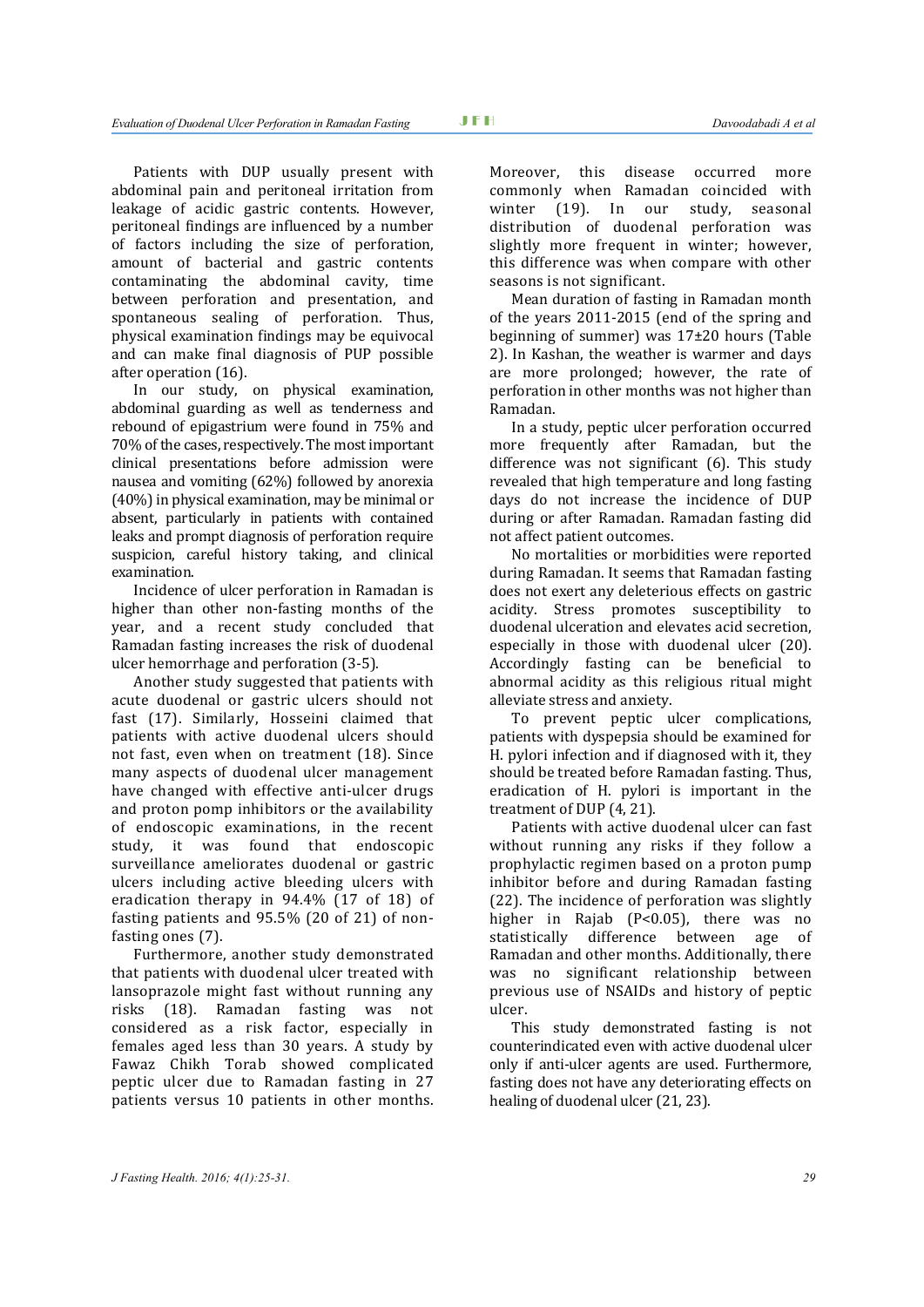In the present study, the most significant predisposing factors in the etiology of PPU was addiction and smoking, which require specific public health consideration.

The options for surgical treatment of DUP are simple patch closure, patch closure and highly selective vagotomy HSV, or patch closure and Vagotomy and drainage as definitive operation for DUP (24, 25). We solely used simple patch closure and administered peritoneal irrigation and omeprazole for two months; during follow-up, no complications were reported.

### **Conclusion**

This study exhibited that high temperature and prolonged fasting in Ramadan month do not increase the incidence of DUP, and Ramadan fasting is not a risk factor for this disease. We suggest those with predisposing factors to use antacids to be able to fast.

#### **References**

- 1. Nomani MZ, Khan AH, Shahda MM, Nomani AK, Sattar SA. Predicting serum gastrin levels among men during Ramadan fasting. East Mediterr Health J. 2005; 11(1-2):119–25.
- 2. Azizi F. Islamic fasting and health. Ann Nutr Metab. 2010; 56(4):273–82.
- 3. Elnagib E, Mahadi SE, Ahmed ME. Perforated peptic ulcer in Khartoum. Khartoum Med J. 2008; 1(2):62-4.
- 4. Kucuk H, Censur Z, Kurt N, Ozkan Z, Kement M, Kaptanoglu L, et al. The effect of Ramadan fasting on duodenal ulcer perforation: a retrospective analysis. Indian J Surg. 2005; 67(4):195-8.
- 5. Gocmen E, Koc M, Tez M, Yoldas O, Bilgin A, Keskek M. Effect of Ramadan on surgical emergencies. Ann Emerg Med. 2004; 44(3): 283-5.
- 6. Bener A, Derbala MF, Al-Kaabi S, Taryam LO, Al-Ameri MM, Al-Muraikhi NM, et al. Frequency of peptic ulcer disease during and after Ramadan in a United Arab Emirates hospital. East Mediterr Health J. 2006; 12(1-2):105-11.
- 7. Thorsen K, Glomsaker TB, von Meer A, Søreide K, Søreide JA. Trends in diagnosis and surgical management of patients with perforated peptic ulcer. J Gastrointest Surg. 2011; 15(8):1329–35.
- 8. Al-Kaabi S, Bener A, Butt MT, Taweel M, Samson S, Al-Mosalamani Y, et al. Effect of Ramadan fasting on peptic ulcer disease. Indian J Gastroenterol. 2004; 23(1):35.
- 9. Tiwari A, Moghal M, Melaegros L. Lifethreatening abdominal complications following cocaine abuse. J R Soc Med. 2006; 99(2):51–2.
- 10. Thorsen K, Soreide JA, Kvaloy JT, Glomsaker T, Soreide K. Epidemiology of perforated peptic ulcer: age- and gender-adjusted analysis of incidence and mortality. World J Gastroenterol. 2013; 19(3):347–54.
- 11. Ugochukwu AI, Amu OC, Nzegwu MA, Dilibe UC. Acute perforated peptic ulcer: on clinical experience in an urban tertiary hospital in south east Nigeria. Int J Surg. 2013;11(3):223-7.
- 12. Al-Hourani HM, Atoum MF. Body composition, nutrient intake and physical activity patterns in young women during Ramadan. Singapore Med J. 2007; 48(10):906-10.
- 13. Amine el M, Kaoutar S, Ihssane M, Adil I, Dafr-Allah B. Effect of Ramadan fasting on acute upper gastrointestinal bleeding. J Res Med Sci. 2013; 18(3):230–3.
- 14. Anstee DJ. The relationship between blood groups and disease. Blood. 2010; 115(23): 4635-43.
- 15. Bayan K, Tuzun Y, Yilmaz S, Dursun M, Canoruc F. Clarifying the relationship between ABO/Rhesus blood group antigens and upper gastrointestinal bleeding. Dig Dis Sci. 2009; 54(5):1029-34.
- 16. Fakhry S, Watts D, Daley B, Enderson B, Liu T, Moore F, et al. Current diagnostic approaches lack sensitivity in the diagnosis of perforating blunt small bowel injury (SBI): findings from a large multi-institutional study. Eastern Association for the Surgery of Trauma, 2002. J Trauma. 2001; 51:1232.
- 17. Gokakin AK, Kurt A, Atabey M, Koyuncu A, Topçu O, Aydin C, et al. The impact of Ramadan on peptic ulcer perforation. Ulus Travma Acil Cerrahi Derg. 2012; 18(4):339-43.
- 18. Hosseini-asl K, Rafieian-Kopaei M. Can patients with active duodenal ulcer fast Ramadan? Am J Gastroenterol. 2002; 97(9):2471–2.
- 19. Torab FC, Amer M, Abu-Zidan FM, Branicki FJ. Perforated peptic ulcer: different ethnic, climatic and fasting risk factors for morbidity in Al-ain medical district, United Arab Emirates. Asian J Surg. 2009; 32(2):95–101.
- 20. Taha F, Lipsitz JD, Galea S, Demmer RT, Talley NJ, Goodwin RD. Anxiety disorders and risk of self-reported ulcer: a 10-year longitudinal study among US adults. Gen Hosp Psychiatry. 2014; 36(6):674–9.
- 21. Torab FC, Amer M, Abu-Zidan FM, Branicki FJ. Perforated peptic ulcer: different ethnic, climatic and fasting risk factors for morbidity in Al-ain medical district, United Arab Emirates. Asian J Surg. 2009; 32(2):95–101.